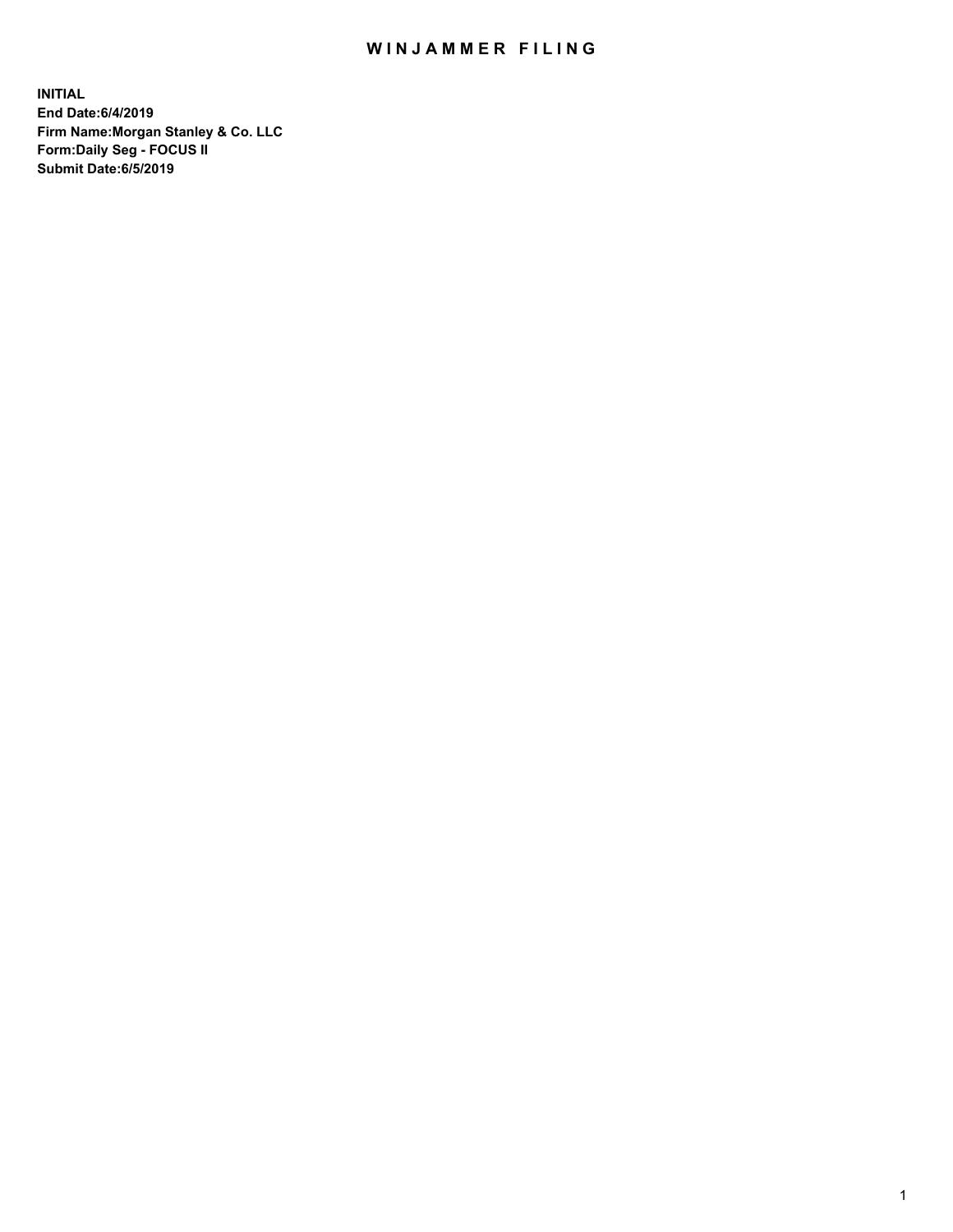**INITIAL End Date:6/4/2019 Firm Name:Morgan Stanley & Co. LLC Form:Daily Seg - FOCUS II Submit Date:6/5/2019 Daily Segregation - Cover Page**

| Name of Company                                                                                                                                                                                                                                                                                                                | Morgan Stanley & Co. LLC                                    |
|--------------------------------------------------------------------------------------------------------------------------------------------------------------------------------------------------------------------------------------------------------------------------------------------------------------------------------|-------------------------------------------------------------|
| <b>Contact Name</b>                                                                                                                                                                                                                                                                                                            | <b>Ikram Shah</b>                                           |
| <b>Contact Phone Number</b>                                                                                                                                                                                                                                                                                                    | 212-276-0963                                                |
| <b>Contact Email Address</b>                                                                                                                                                                                                                                                                                                   | Ikram.shah@morganstanley.com                                |
| FCM's Customer Segregated Funds Residual Interest Target (choose one):<br>a. Minimum dollar amount: ; or<br>b. Minimum percentage of customer segregated funds required:% ; or<br>c. Dollar amount range between: and; or<br>d. Percentage range of customer segregated funds required between:% and%.                         | 235,000,000<br><u>0</u><br>00<br>00                         |
| FCM's Customer Secured Amount Funds Residual Interest Target (choose one):<br>a. Minimum dollar amount: ; or<br>b. Minimum percentage of customer secured funds required:%; or<br>c. Dollar amount range between: and; or<br>d. Percentage range of customer secured funds required between: % and %.                          | 140,000,000<br><u>0</u><br>0 <sub>0</sub><br>0 <sub>0</sub> |
| FCM's Cleared Swaps Customer Collateral Residual Interest Target (choose one):<br>a. Minimum dollar amount: ; or<br>b. Minimum percentage of cleared swaps customer collateral required:% ; or<br>c. Dollar amount range between: and; or<br>d. Percentage range of cleared swaps customer collateral required between:% and%. | 92,000,000<br><u>0</u><br><u>00</u><br>00                   |

Attach supporting documents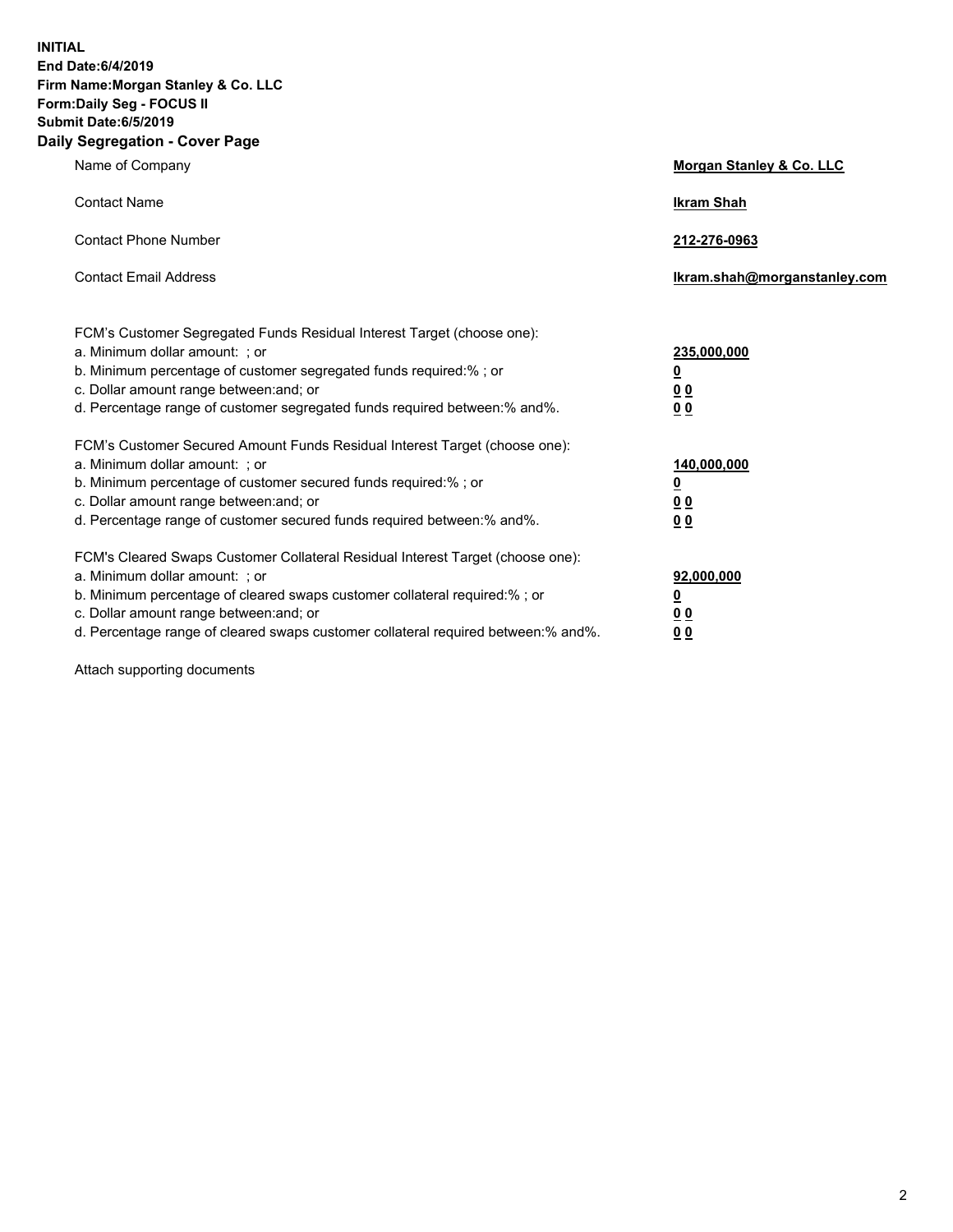| <b>INITIAL</b> | End Date: 6/4/2019<br>Firm Name: Morgan Stanley & Co. LLC<br>Form: Daily Seg - FOCUS II<br><b>Submit Date:6/5/2019</b><br><b>Daily Segregation - Secured Amounts</b> |                                                                |
|----------------|----------------------------------------------------------------------------------------------------------------------------------------------------------------------|----------------------------------------------------------------|
|                | Foreign Futures and Foreign Options Secured Amounts                                                                                                                  |                                                                |
|                | Amount required to be set aside pursuant to law, rule or regulation of a foreign<br>government or a rule of a self-regulatory organization authorized thereunder     | $0$ [7305]                                                     |
| 1.             | Net ledger balance - Foreign Futures and Foreign Option Trading - All Customers<br>A. Cash                                                                           | 3,281,435,375 [7315]                                           |
|                | B. Securities (at market)                                                                                                                                            | 2,569,213,570 [7317]                                           |
| 2.<br>3.       | Net unrealized profit (loss) in open futures contracts traded on a foreign board of trade<br>Exchange traded options                                                 | 423,333,174 [7325]                                             |
|                | a. Market value of open option contracts purchased on a foreign board of trade                                                                                       | 16,434,823 [7335]                                              |
| 4.             | b. Market value of open contracts granted (sold) on a foreign board of trade<br>Net equity (deficit) (add lines 1.2. and 3.)                                         | -12,392,142 [7337]                                             |
| 5.             | Account liquidating to a deficit and account with a debit balances - gross amount                                                                                    | 5,431,358,452 [7345]<br>156,940,439 [7351]                     |
|                | Less: amount offset by customer owned securities                                                                                                                     | -154,933,267 [7352] 2,007,172                                  |
|                |                                                                                                                                                                      | [7354]                                                         |
| 6.             | Amount required to be set aside as the secured amount - Net Liquidating Equity<br>Method (add lines 4 and 5)                                                         | 5,433,365,624 [7355]                                           |
| 7.             | Greater of amount required to be set aside pursuant to foreign jurisdiction (above) or line<br>6.                                                                    | 5,433,365,624 [7360]                                           |
|                | FUNDS DEPOSITED IN SEPARATE REGULATION 30.7 ACCOUNTS                                                                                                                 |                                                                |
| 1.             | Cash in banks                                                                                                                                                        |                                                                |
|                | A. Banks located in the United States<br>B. Other banks qualified under Regulation 30.7                                                                              | 300,239,560 [7500]<br>212,868,194 [7520] 513,107,754<br>[7530] |
| 2.             | Securities                                                                                                                                                           |                                                                |
|                | A. In safekeeping with banks located in the United States                                                                                                            | 707,030,618 [7540]                                             |
|                | B. In safekeeping with other banks qualified under Regulation 30.7                                                                                                   | 0 [7560] 707,030,618 [7570]                                    |
| 3.             | Equities with registered futures commission merchants                                                                                                                |                                                                |
|                | A. Cash<br><b>B.</b> Securities                                                                                                                                      | 5,553,625 [7580]<br>$0$ [7590]                                 |
|                | C. Unrealized gain (loss) on open futures contracts                                                                                                                  | -1,020,910 [7600]                                              |
|                | D. Value of long option contracts                                                                                                                                    | <u>0</u> [7610]                                                |
|                | E. Value of short option contracts                                                                                                                                   | 0 [7615] 4,532,715 [7620]                                      |
| 4.             | Amounts held by clearing organizations of foreign boards of trade                                                                                                    |                                                                |
|                | A. Cash                                                                                                                                                              | $0$ [7640]                                                     |
|                | <b>B.</b> Securities                                                                                                                                                 | $0$ [7650]                                                     |
|                | C. Amount due to (from) clearing organization - daily variation<br>D. Value of long option contracts                                                                 | $0$ [7660]<br>$0$ [7670]                                       |
|                | E. Value of short option contracts                                                                                                                                   | 0 [7675] 0 [7680]                                              |
| 5.             | Amounts held by members of foreign boards of trade                                                                                                                   |                                                                |
|                | A. Cash                                                                                                                                                              | 2,955,143,342 [7700]                                           |
|                | <b>B.</b> Securities                                                                                                                                                 | 1,862,182,952 [7710]                                           |
|                | C. Unrealized gain (loss) on open futures contracts                                                                                                                  | 422,312,265 [7720]                                             |
|                | D. Value of long option contracts                                                                                                                                    | 16,434,823 [7730]                                              |
|                | E. Value of short option contracts                                                                                                                                   | <u>-12,392,142 [7735] 4,399,056,710</u><br>[7740]              |
| 6.             | Amounts with other depositories designated by a foreign board of trade                                                                                               | $0$ [7760]                                                     |
| 7.             | Segregated funds on hand                                                                                                                                             | $0$ [7765]                                                     |
| 8.             | Total funds in separate section 30.7 accounts                                                                                                                        | 5,623,727,797 [7770]                                           |
| 9.             | Excess (deficiency) Set Aside for Secured Amount (subtract line 7 Secured Statement<br>Page 1 from Line 8)                                                           | 190,362,173 [7380]                                             |
| 10.            | Management Target Amount for Excess funds in separate section 30.7 accounts                                                                                          | 140,000,000 [7780]                                             |
| 11.            | Excess (deficiency) funds in separate 30.7 accounts over (under) Management Target                                                                                   | 50,362,173 [7785]                                              |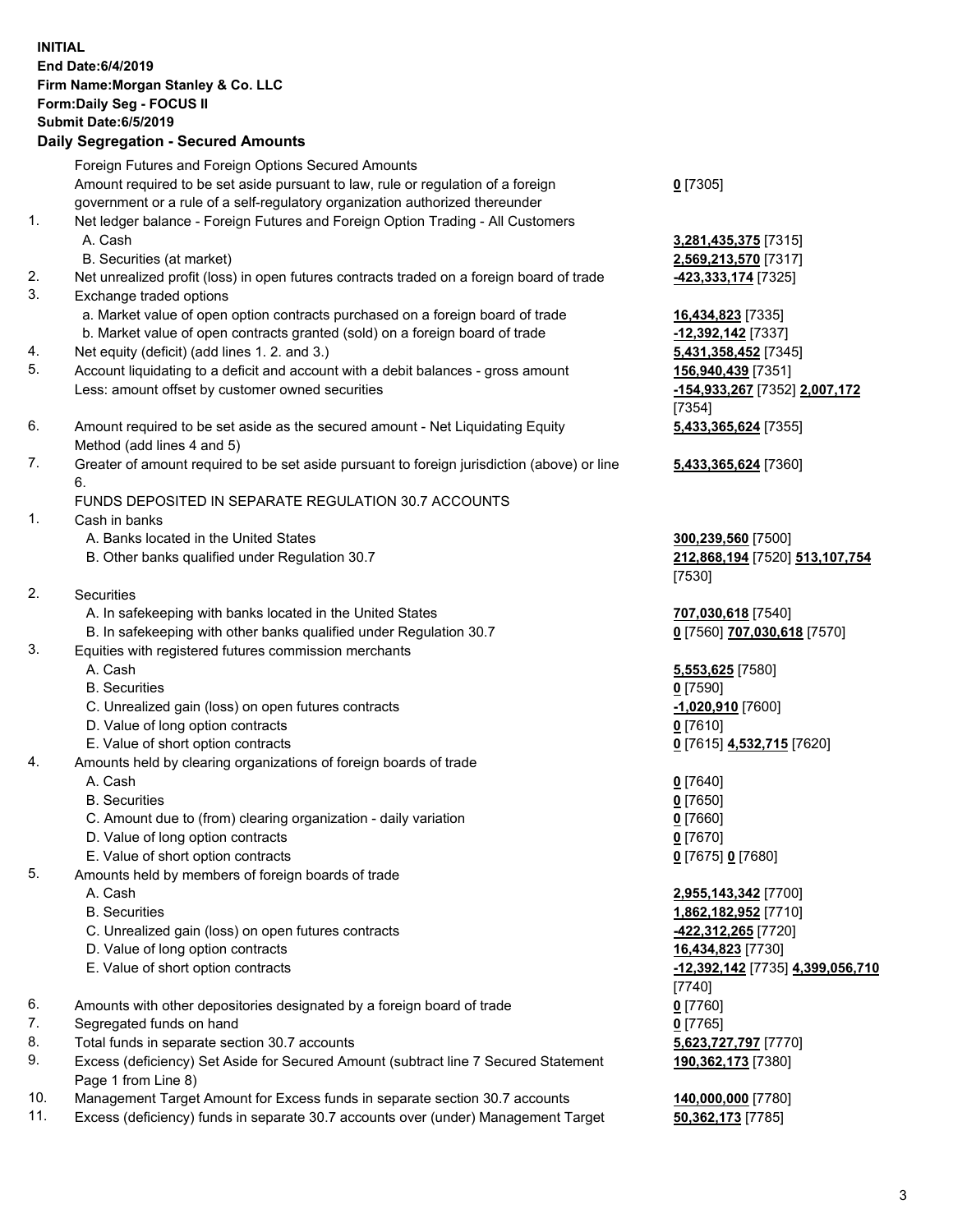|     | <b>INITIAL</b><br>End Date: 6/4/2019<br>Firm Name: Morgan Stanley & Co. LLC<br>Form: Daily Seg - FOCUS II<br><b>Submit Date: 6/5/2019</b><br>Daily Segregation - Segregation Statement |                                              |
|-----|----------------------------------------------------------------------------------------------------------------------------------------------------------------------------------------|----------------------------------------------|
|     | SEGREGATION REQUIREMENTS(Section 4d(2) of the CEAct)                                                                                                                                   |                                              |
| 1.  | Net ledger balance                                                                                                                                                                     |                                              |
|     | A. Cash                                                                                                                                                                                | 10,135,717,034 [7010]                        |
|     | B. Securities (at market)                                                                                                                                                              | 6,272,906,155 [7020]                         |
| 2.  | Net unrealized profit (loss) in open futures contracts traded on a contract market                                                                                                     | 453,010,545 [7030]                           |
| 3.  | Exchange traded options                                                                                                                                                                |                                              |
|     | A. Add market value of open option contracts purchased on a contract market                                                                                                            | 539,378,805 [7032]                           |
| 4.  | B. Deduct market value of open option contracts granted (sold) on a contract market<br>Net equity (deficit) (add lines 1, 2 and 3)                                                     | -373,819,252 [7033]<br>17,027,193,287 [7040] |
| 5.  | Accounts liquidating to a deficit and accounts with                                                                                                                                    |                                              |
|     | debit balances - gross amount                                                                                                                                                          | 691,531,074 [7045]                           |
|     | Less: amount offset by customer securities                                                                                                                                             | -686,455,181 [7047] 5,075,893                |
|     |                                                                                                                                                                                        | [7050]                                       |
| 6.  | Amount required to be segregated (add lines 4 and 5)                                                                                                                                   | 17,032,269,180 [7060]                        |
|     | FUNDS IN SEGREGATED ACCOUNTS                                                                                                                                                           |                                              |
| 7.  | Deposited in segregated funds bank accounts                                                                                                                                            |                                              |
|     | A. Cash                                                                                                                                                                                | 3,858,519,069 [7070]                         |
|     | B. Securities representing investments of customers' funds (at market)                                                                                                                 | <u>0</u> [7080]                              |
|     | C. Securities held for particular customers or option customers in lieu of cash (at<br>market)                                                                                         | 914,672,706 [7090]                           |
| 8.  | Margins on deposit with derivatives clearing organizations of contract markets                                                                                                         |                                              |
|     | A. Cash                                                                                                                                                                                | 6,715,683,876 [7100]                         |
|     | B. Securities representing investments of customers' funds (at market)                                                                                                                 | $0$ [7110]                                   |
|     | C. Securities held for particular customers or option customers in lieu of cash (at<br>market)                                                                                         | 5,358,233,449 [7120]                         |
| 9.  | Net settlement from (to) derivatives clearing organizations of contract markets                                                                                                        | 292,444,867 [7130]                           |
| 10. | Exchange traded options                                                                                                                                                                |                                              |
|     | A. Value of open long option contracts                                                                                                                                                 | 539,378,805 [7132]                           |
|     | B. Value of open short option contracts                                                                                                                                                | -373,819,252 [7133]                          |
| 11. | Net equities with other FCMs                                                                                                                                                           |                                              |
|     | A. Net liquidating equity                                                                                                                                                              | 11,797,742 <sup>[7140]</sup>                 |
|     | B. Securities representing investments of customers' funds (at market)                                                                                                                 | $0$ [7160]                                   |
|     | C. Securities held for particular customers or option customers in lieu of cash (at<br>market)                                                                                         | $0$ [7170]                                   |
| 12. | Segregated funds on hand                                                                                                                                                               | $0$ [7150]                                   |
| 13. | Total amount in segregation (add lines 7 through 12)                                                                                                                                   | 17,316,911,262 [7180]                        |
| 14. | Excess (deficiency) funds in segregation (subtract line 6 from line 13)                                                                                                                | 284,642,082 [7190]                           |
| 15. | Management Target Amount for Excess funds in segregation                                                                                                                               | 235,000,000 [7194]                           |
| 16. | Excess (deficiency) funds in segregation over (under) Management Target Amount                                                                                                         | 49,642,082 [7198]                            |

- 15. Management Target Amount for Excess funds in segregation<br>16. Excess (deficiency) funds in segregation over (under) Manage
- Excess (deficiency) funds in segregation over (under) Management Target Amount Excess